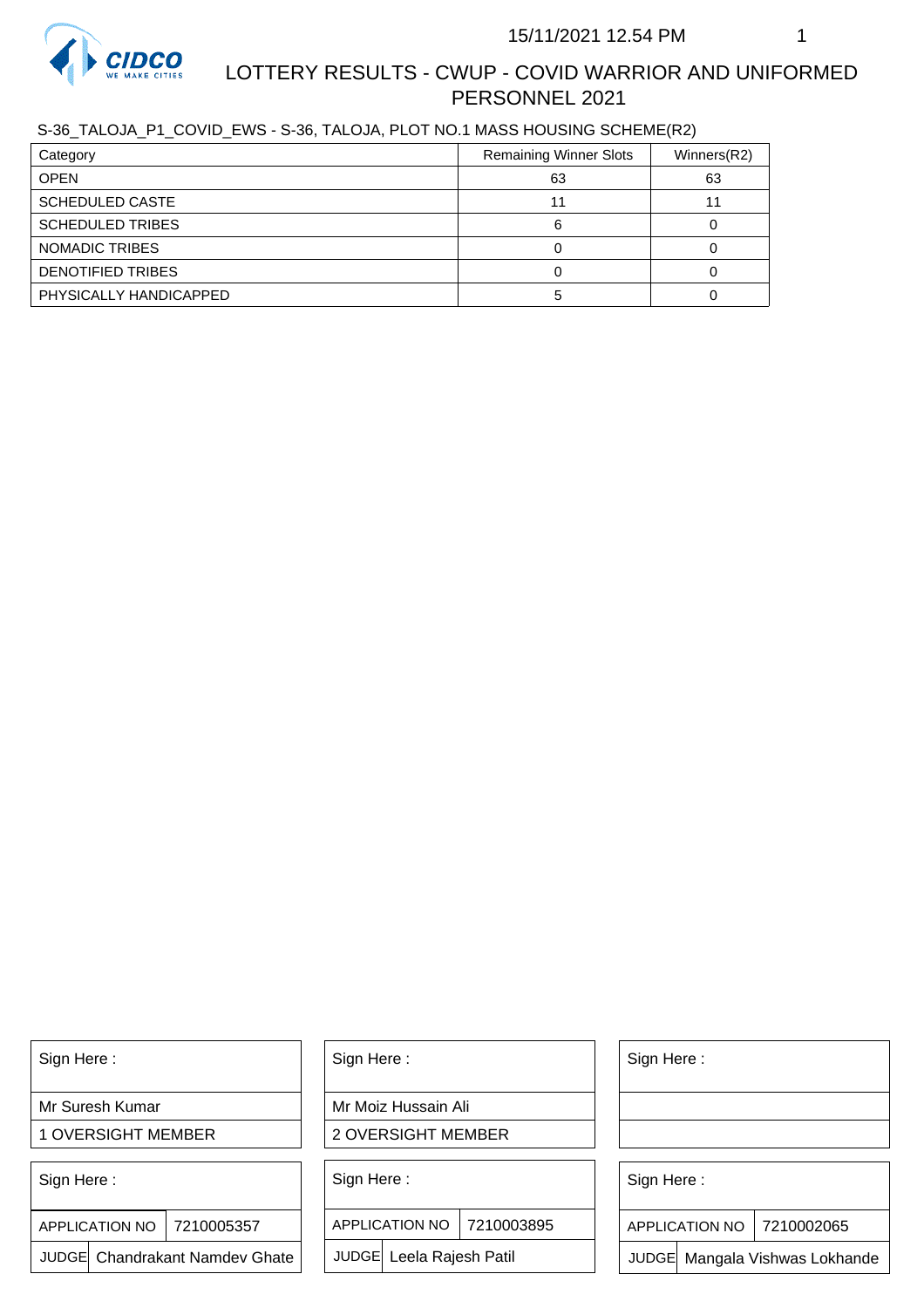

Winner List

 LOTTERY RESULTS - CWUP - COVID WARRIOR AND UNIFORMED PERSONNEL 2021

## Scheme: S-36\_TALOJA\_P1\_COVID\_EWS - S-36, TALOJA, PLOT NO.1 MASS HOUSING SCHEME

Category - OPEN - OPEN

| Priority No     | Application<br>Number | <b>Applicant Name</b>                       | Flat*<br>Bd, Wg, Fl, Ft (Rnd) | Priority No | Application<br>Number | <b>Applicant Name</b>                  | Flat*<br>Bd, Wg, Fl, Ft (Rnd) |
|-----------------|-----------------------|---------------------------------------------|-------------------------------|-------------|-----------------------|----------------------------------------|-------------------------------|
| 1               | 7210009516            | Charoshila<br>Mrs<br>Chandrakant Khedekar   | E06, -, 13,<br>8(R2)          | 21          | 7210005856            | Ms Poonam Gupta                        | $E06, -, 0, 8(R2)$            |
| $\mathbf{2}$    | 7210006453            | Ms Anusaya Basappa<br>Shinge                | E03, -, 6, 5(R2)              | 22          | 7210008314            | Ms Anita Babanrao Sangle               | E05, -, 1, 3(R2)              |
| 3               | 7210008200            | Mr Mansur Ajmer Shaikh                      | $E05, -1, 7(R2)$              | 23          | 7210004951            | Mr Ganesh Prakash<br>Kasurde           | E06, -, 1, 7(R2)              |
| 4               | 7210006376            | Mr Virbhadra Sudhakar<br>Pandit             | E04, -, 12,<br>5(R2)          | 24          | 7210003749            | Mr Suresh Atmaram<br>Asawale           | E05, -, 12,<br>5(R2)          |
| $5\phantom{.0}$ | 7210000468            | Ms Usha Anandrao Patil                      | E04, $-$ , $7$ , $5(R2)$      | 25          | 7210007974            | Mrs Sadhana Anandrao<br><b>Bhilare</b> | E01, $-$ , 2, 4(R2)           |
| 6               | 7210000502            | Ms Prajakta Pramod Pawar                    | E02, -, 10,<br>6(R2)          | 26          | 7210002632            | Mr Maruti Parmeshwar<br><b>Borhade</b> | E06, -, 4, 7(R2)              |
| $\overline{7}$  | 7210000627            | Mr Dharaji Ganesh Pawar                     | $E05, -, 5, 5(R2)$            | 27          | 7210009845            | Mr Chetan Khashaba<br>Jadhav           | E01, -, 9, 6(R2)              |
| 8               | 7210003891            | Mrs Swati Santosh<br>Suryavanshi            | E05, -, 1, 2(R2)              | 28          | 7210003537            | Mrs Vaishali Mithun Bhoir              | $E03, -, 6, 3(R2)$            |
| 9               | 7210008557            | Ms Khushbu Shivprasad<br>Gupta              | E06, -, 0, 5(R2)              | 29          | 7210009124            | Mr Prashant Prabhudas<br>Rakshikar     | E05, -, 13,<br>1(R2)          |
| 10              | 7210002670            | Mr Umesh Devram Ingale                      | E02, $-$ , 1, 2(R2)           | 30          | 7210003197            | Mr Bhushan Vasudev<br>Tandel           | E02, -, 14,<br>2(R2)          |
| 11              | 7210009717            | Mr Ajit Balkrishna Patil                    | $E06, -7, 4(R2)$              | 31          | 7210000760            | Mr Adinath<br>Bansi<br>Gangavane       | E05, -, 14,<br>6(R2)          |
| 12              | 7210007586            | Ms Priyanka Jayram<br>Khambe                | E01, -, 8, 3(R2)              | 32          | 7210002399            | Mr Mohan Tukaram Patil                 | E06, -, 7, 7(R2)              |
| 13              | 7210007350            | Mr Sudam Prakash Dongre   E04, -, 6, 6(R2)  |                               | 33          | 7210003846            | Mr Vishal Nivrutti Kolekar             | E05, $-$ , 6, 6(R2)           |
| 14              | 7210007609            | Mrs Guddi Munnalal Yadav   E02, -, 1, 1(R2) |                               | 34          | 7210007409            | Mrs Rupali Mahavir<br>Ambekar          | E06, -, 1, 2(R2)              |
| 15              | 7210008782            | Mr Ashok Kumar                              | E02, $-$ , 9, 4(R2)           | 35          | 7210003309            | Mrs Rajeshree Rajesh<br>Raut           | E02, -, 3, 4(R2)              |
| 16              | 7210003543            | Ms Madhuri Bhanudas<br>Roman                | E04, -, 3, 4(R2)              | 36          | 7210004960            | Mr Jagannath Vasudeo<br>Vaishampayan   | E06, -, 1, 1(R2)              |
| 17              | 7210006039            | Mrs Hemlata Sunil<br>Sonawane               | $E04, -11,$<br>1(R2)          | 37          | 7210009177            | Mr Sandesh Gautam Maid                 | E06, $-$ , 6, 6(R2)           |
| 18              | 7210002518            | Mr Sagar Sampat Karande                     | $E01, -3, 1(R2)$              | 38          | 7210007593            | Ms Varsha Laxman Nikam                 | $E05, -13,$<br>7(R2)          |
| 19              | 7210003950            | Mrs Riddhi<br>Rajesh<br>Mhaskar             | E05, -, 2, 8(R2)              | 39          | 7210002171            | Ms Mayuri Prabhakar<br>Timane          | E03, -, 4, 2(R2)              |
| 20              | 7210002201            | Mr Ramdas Anandrao<br>Bagal                 | E05, -, 4, 2(R2)              | 40          | 7210005524            | Mr Khemraj Naval Singh                 | $E01, -110,$<br>2(R2)         |
|                 |                       |                                             |                               |             |                       |                                        |                               |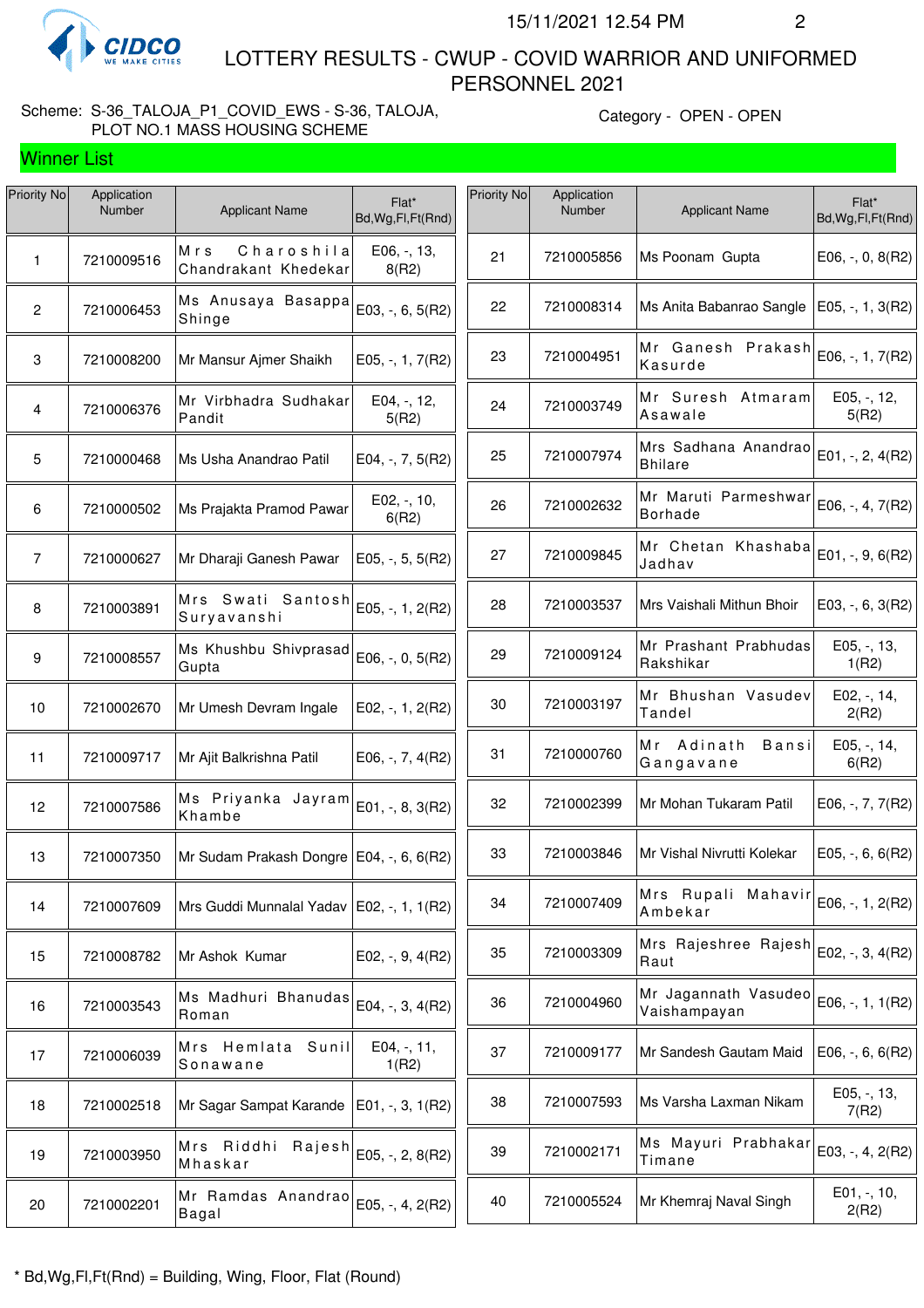

Winner List

 LOTTERY RESULTS - CWUP - COVID WARRIOR AND UNIFORMED PERSONNEL 2021

## Scheme: S-36\_TALOJA\_P1\_COVID\_EWS - S-36, TALOJA, PLOT NO.1 MASS HOUSING SCHEME

Category - OPEN - OPEN

| Priority No | Application<br>Number | <b>Applicant Name</b>                      | Flat*<br>Bd, Wg, Fl, Ft (Rnd) |
|-------------|-----------------------|--------------------------------------------|-------------------------------|
| 41          | 7210008864            | Mr Yash Vinod Chavan                       | $E06, -, 9, 7(R2)$            |
| 42          | 7210000955            | Mr Rahul Mohan Jadhav                      | E04, -, 10,<br>7(R2)          |
| 43          | 7210006194            | Мr<br>Dattu<br>Narayan<br>Gavhane          | $E06, -, 4, 6(R2)$            |
| 44          | 7210001384            | Mr Anil Pandurang Patil                    | $E05, -11,$<br>7(R2)          |
| 45          | 7210004590            | Mrs Savita Umesh Thorat                    | E04, -, 6, 2(R2)              |
| 46          | 7210001162            | Mr Sanjay<br>Punjaram<br><b>Bhingardev</b> | E05, -, 8, 7(R2)              |
| 47          | 7210007514            | Mrs Surekha Bhimrav Tupe                   | E04, -, 14,<br>7(R2)          |
| 48          | 7210005337            | Mrs Farhana Imran Patni                    | $E04, -1, 5(R2)$              |
| 49          | 7210006755            | Mr Bharat Machindra<br>Vanve               | $E05, -, 6, 8(R2)$            |
| 50          | 7210000411            | Ms Durga<br>Baliram<br>Charhate            | E06, -, 2, 1(R2)              |
| 51          | 7210007015            | Mrs Kalpana Santosh Patil                  | $E06, -, 8, 2(R2)$            |
| 52          | 7210003255            | Mr Ganesh Arjun Parkar                     | E01, -, 10,<br>6(R2)          |
| 53          | 7210008593            | Mrs Mathura Jalindar<br>Pawar              | E06, -, 14,<br>1(R2)          |
| 54          | 7210003184            | Mr Shailesh Dattatray<br>Dumbre            | E06, -, 13,<br>1(R2)          |
| 55          | 7210009821            | Mrs Jagdevi Vibhute                        | E04, -, 14,<br>5(R2)          |
| 56          | 7210003447            | Mr Ekanth Balu Gondhali                    | E04, -, 10,<br>1(R2)          |
| 57          | 7210003403            | Mrs Sujata Nandkishor<br>Kodulkar          | E05, -, 14,<br>7(R2)          |
| 58          | 7210001386            | Ms Madhuri Sanjay Karpe                    | $E05, -, 0, 5(R2)$            |
| 59          | 7210009088            | Мr<br>Sandesh<br>Ramesh<br>Tadkar          | E05, -, 11,<br>1(R2)          |
| 60          | 7210009899            | Mrs Pallavi Avinash Kharat                 | E04, -, 11,<br>8(R2)          |
|             |                       |                                            |                               |

| Priority No | Application<br><b>Number</b> | <b>Applicant Name</b>             | $Flat*$<br>Bd, Wg, Fl, Ft (Rnd) |
|-------------|------------------------------|-----------------------------------|---------------------------------|
| 61          | 7210005530                   | Mr Aniket Namdeo Pawar            | $E04, -14,$<br>6(R2)            |
| 62          | 7210003620                   | Mr Bhausaheb Haribhau<br>Sonavane | E02, -, 4, $5(R2)$              |
| 63          | 7210007969                   | Mr Raju Lakhamajee<br>Kharatmol   | E01, -, 0, $2(R2)$              |